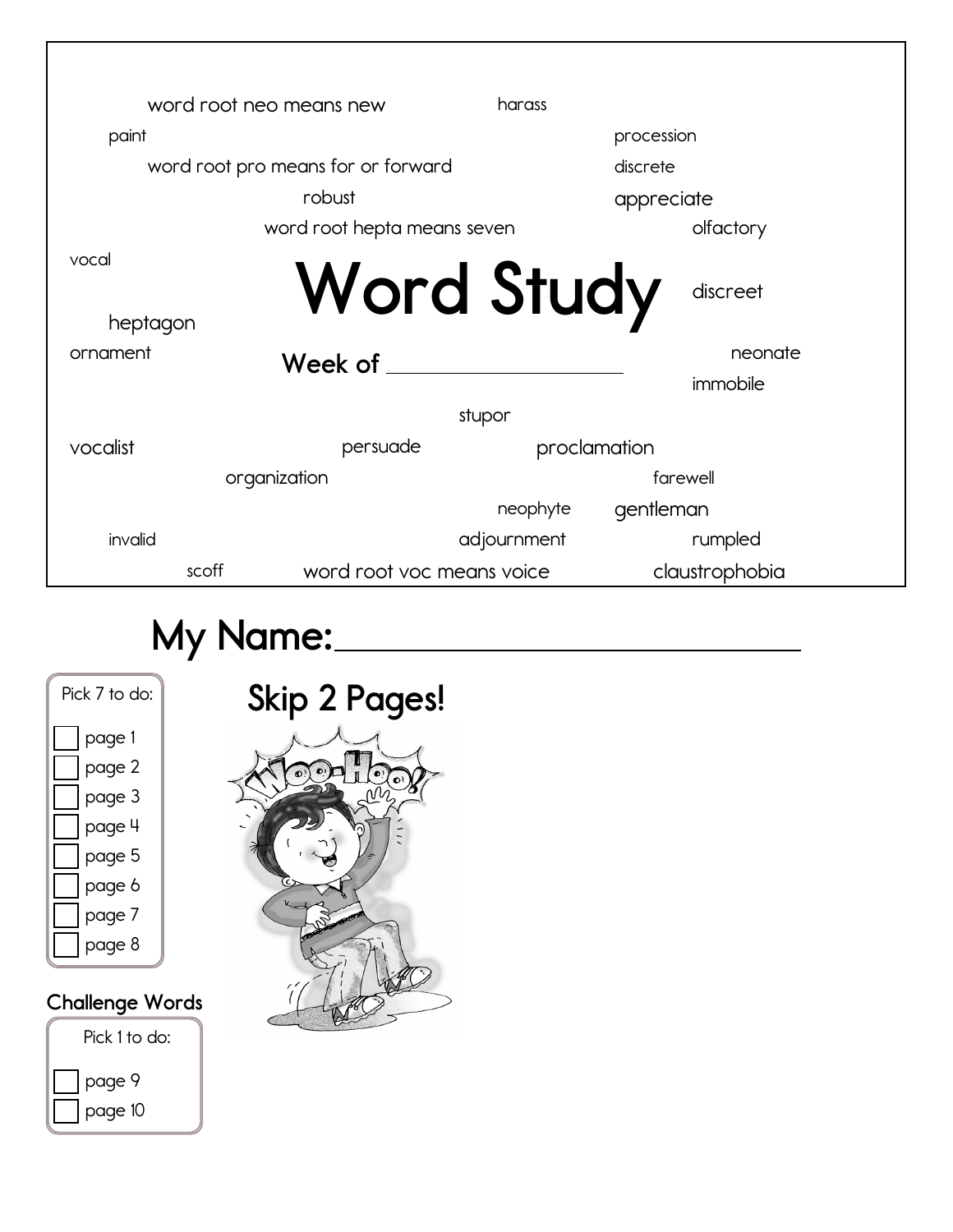| I did page 1                                                                                                                                                                                                                                                                                                                                    |
|-------------------------------------------------------------------------------------------------------------------------------------------------------------------------------------------------------------------------------------------------------------------------------------------------------------------------------------------------|
| Name:<br>☆                                                                                                                                                                                                                                                                                                                                      |
| discreet • heptagon • invalid • vocalist • neonate • robust • harass<br>immobile • farewell • persuade • stupor • progression • gentleman<br>giraffe • organization • adjournment • olfactory • scoff • proclamation<br>neophyte • claustrophobia • rumpled • inundate • vocal • appreciate<br>paint • discrete • ornament • procession • duped |

Write four words that you are unable to define.

Write ten of the most difficult words to spell.

Write ten words that you have not yet written.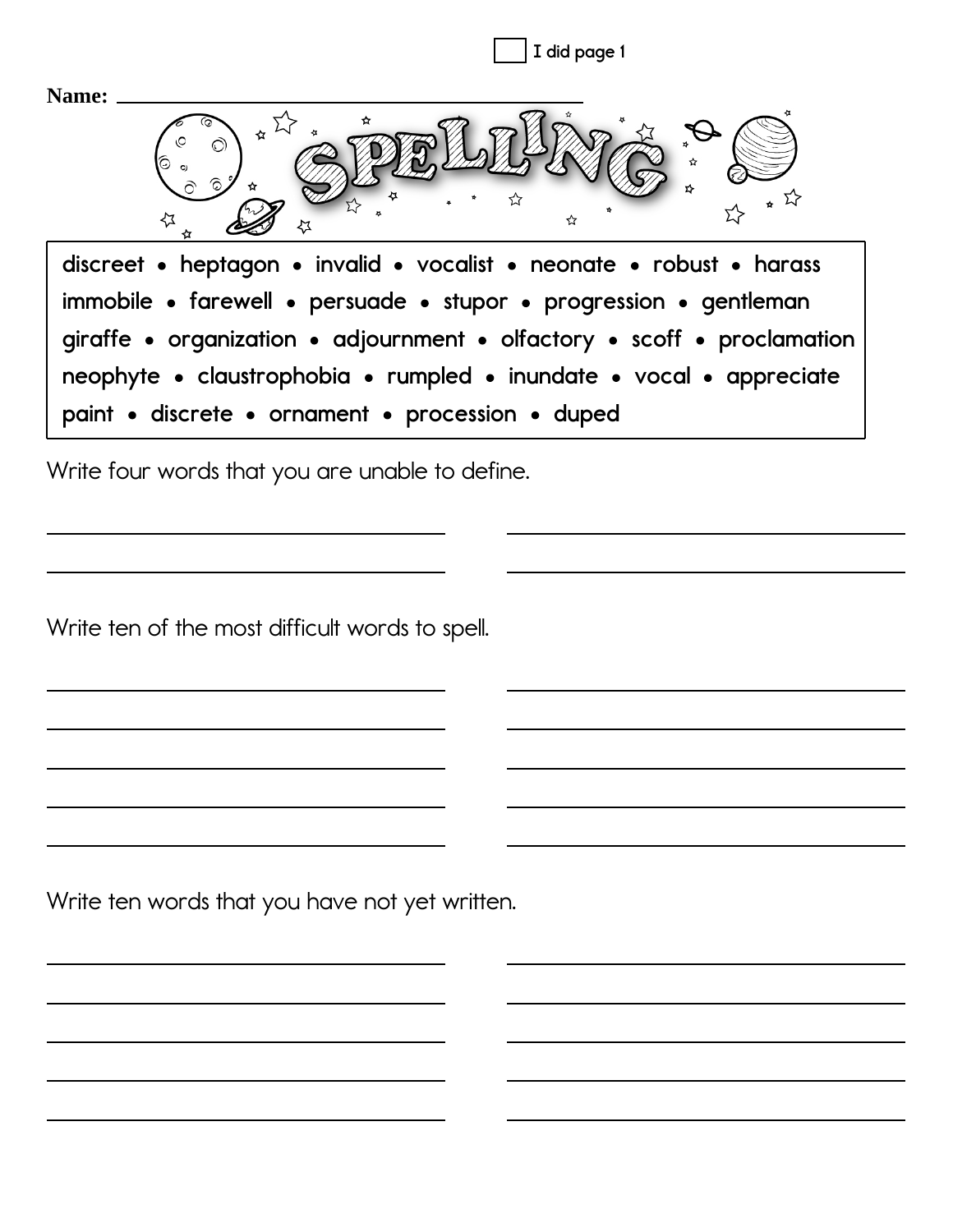|  | I did page 2 |
|--|--------------|
|--|--------------|

edHelper

| Name: ______                              |                                                                                                             |                                                                                    |                |  |
|-------------------------------------------|-------------------------------------------------------------------------------------------------------------|------------------------------------------------------------------------------------|----------------|--|
|                                           | SLAVESLITPOOLSSST<br>SLTSLIMYESLIDEMLO                                                                      |                                                                                    | "SL" Words     |  |
|                                           | K L O S L U R P S L U G G E D U L                                                                           |                                                                                    |                |  |
|                                           | DEAUSKCILSSKCALSS                                                                                           | $SL$ <sub>___</sub> ________________                                               |                |  |
|                                           | ESEMCTTSLUGGINGHL                                                                                           |                                                                                    |                |  |
|                                           | WLELSHLSSDECILSEA                                                                                           |                                                                                    |                |  |
|                                           | OASL SHGIEL SSLANGY<br>L B E S L I P P E R I T N A L S I                                                    | SL                                                                                 |                |  |
|                                           | SSLANTINGHCMSLEWN<br>K R E H T I L S L A S H I N G L G                                                      | I found ______ "SL" words.                                                         |                |  |
| 25<br>44                                  |                                                                                                             | Jessica rolls a die. What is<br>the chance of her rolling a 2?                     | $66 \div 11 =$ |  |
| Two-fifths of the children in<br>outside? | White's class want to go outside.<br>If White agrees with the majority,<br>will the class stay inside or go | Rewrite these in increasing order of length:<br>4 mm, 765 cm, 39 dm, 710 km, 229 m |                |  |
|                                           | Rose is younger than Anna. Rose is<br>younger than Megan. Who's the youngest?                               | $60 \div 6 =$                                                                      | 969<br>5 7     |  |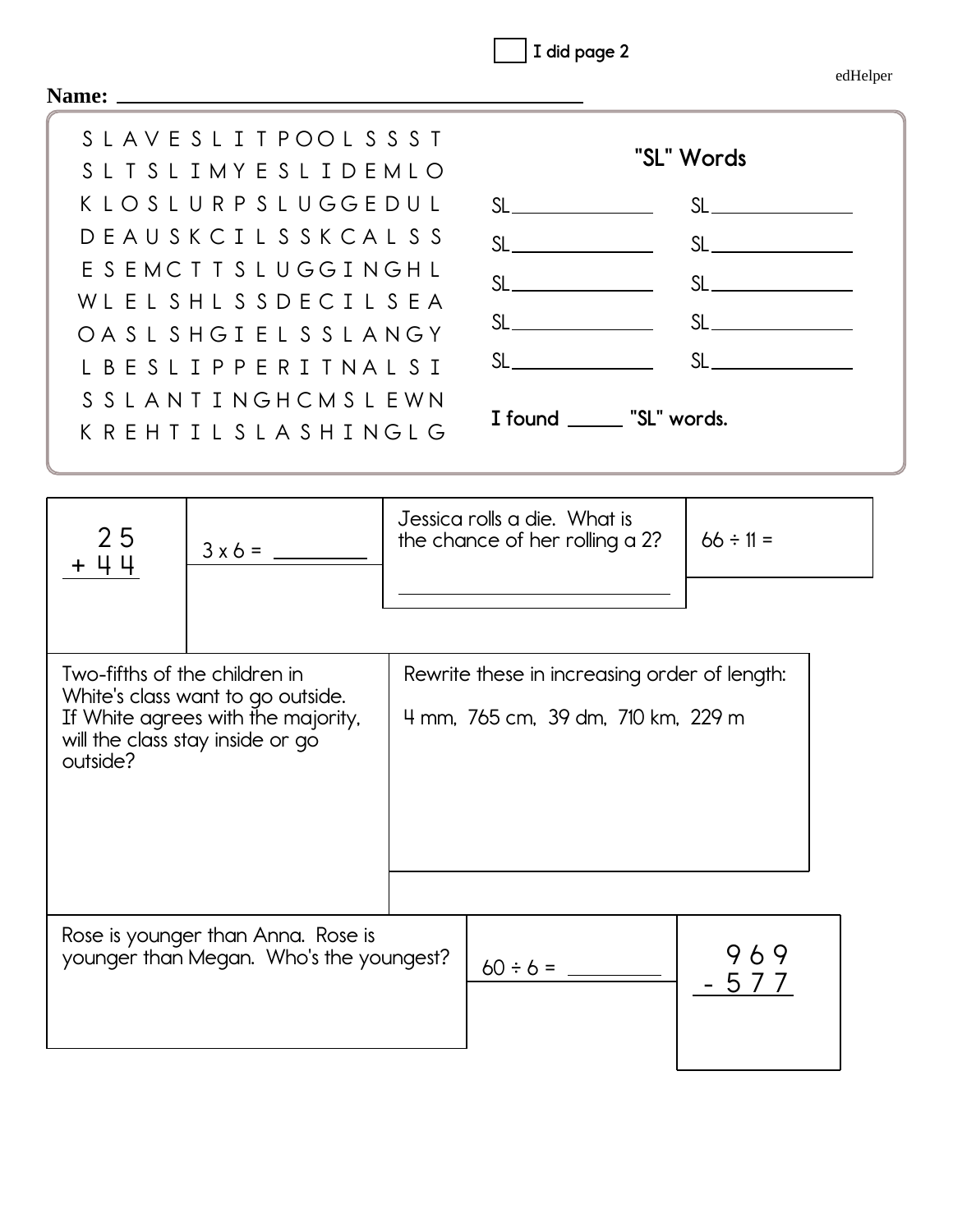**I did page 3**

edHelper

| Name:               |                   |
|---------------------|-------------------|
|                     | <b>Word Roots</b> |
|                     | to Know:          |
| <b>VOC</b>          | hepta             |
| means voice         | means seven       |
| vocalist            | heptagon          |
| vocal               |                   |
|                     | neo               |
| pro                 | means new         |
| means for or before | neophyte          |
| procession          | neonate           |
| proclamation        |                   |
| progression         |                   |

Vocabulary is confusing. Get to the root of the problem with word roots! Here are the answers:

| neo • pro • heptagon • progression • before • voc • hepta |    |         |                                     |  |  |                                  |  |  |  |          |              |          |  |
|-----------------------------------------------------------|----|---------|-------------------------------------|--|--|----------------------------------|--|--|--|----------|--------------|----------|--|
| Word with                                                 |    |         | progression peogixq                 |  |  |                                  |  |  |  |          |              |          |  |
| the root: pro                                             |    |         | cdn <b>rprogression</b> nos         |  |  |                                  |  |  |  |          |              |          |  |
| This root                                                 |    |         | vyexongnotneoanenn                  |  |  |                                  |  |  |  |          |              |          |  |
| means new                                                 |    |         | o o e e n a u z n e o t n b e q r n |  |  |                                  |  |  |  |          |              |          |  |
| The root: pro                                             |    |         | o e b e for irbe fore               |  |  |                                  |  |  |  |          | e e r        |          |  |
| means                                                     |    |         | q b e forer b i fere o fob          |  |  |                                  |  |  |  |          |              |          |  |
| This root                                                 |    |         | e fmjtvegopqheptahe                 |  |  |                                  |  |  |  |          |              |          |  |
| means seven                                               |    |         | wdlf                                |  |  | theptajphgr                      |  |  |  |          | n q p        |          |  |
| This root                                                 | b  |         | I propwprahvoegmcs                  |  |  |                                  |  |  |  |          |              |          |  |
| means before                                              |    | $1$ $p$ | e r                                 |  |  | gro <b>pro</b> uv <b>pro</b> hhr |  |  |  |          |              |          |  |
| This root                                                 |    | Z S     | t v k d v c o l c i v v g v o c     |  |  |                                  |  |  |  |          |              |          |  |
| means voice                                               |    |         | c c v o n v l h b v d r e v o c w v |  |  |                                  |  |  |  |          |              |          |  |
| Word with                                                 |    | a n     | nhaheptagongr                       |  |  |                                  |  |  |  | <b>U</b> | <sub>p</sub> | <b>W</b> |  |
| the root: hepta                                           | h. |         | upteganheptagon zo                  |  |  |                                  |  |  |  |          |              |          |  |
|                                                           |    |         |                                     |  |  |                                  |  |  |  |          |              |          |  |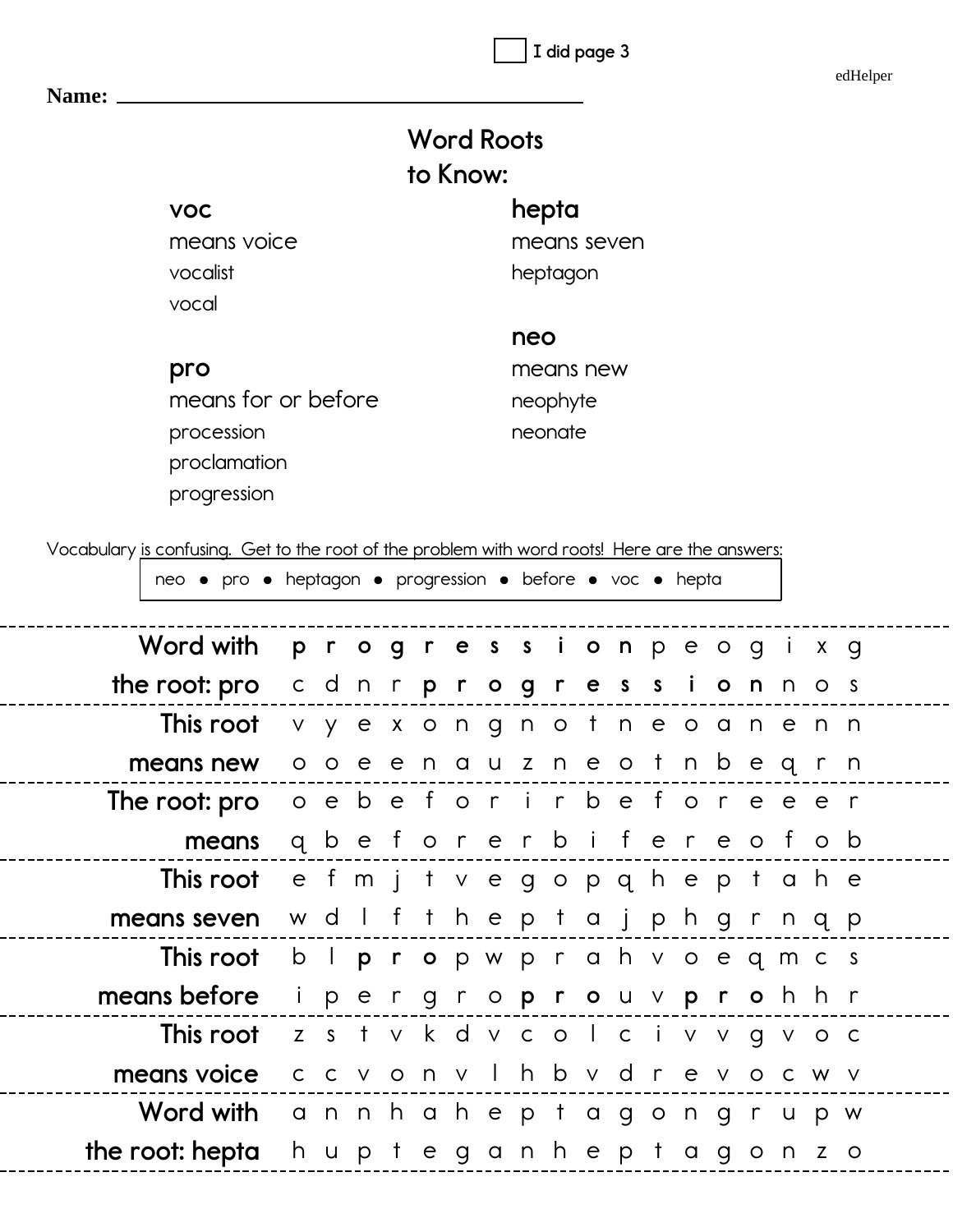**I did page 4**

edHelper

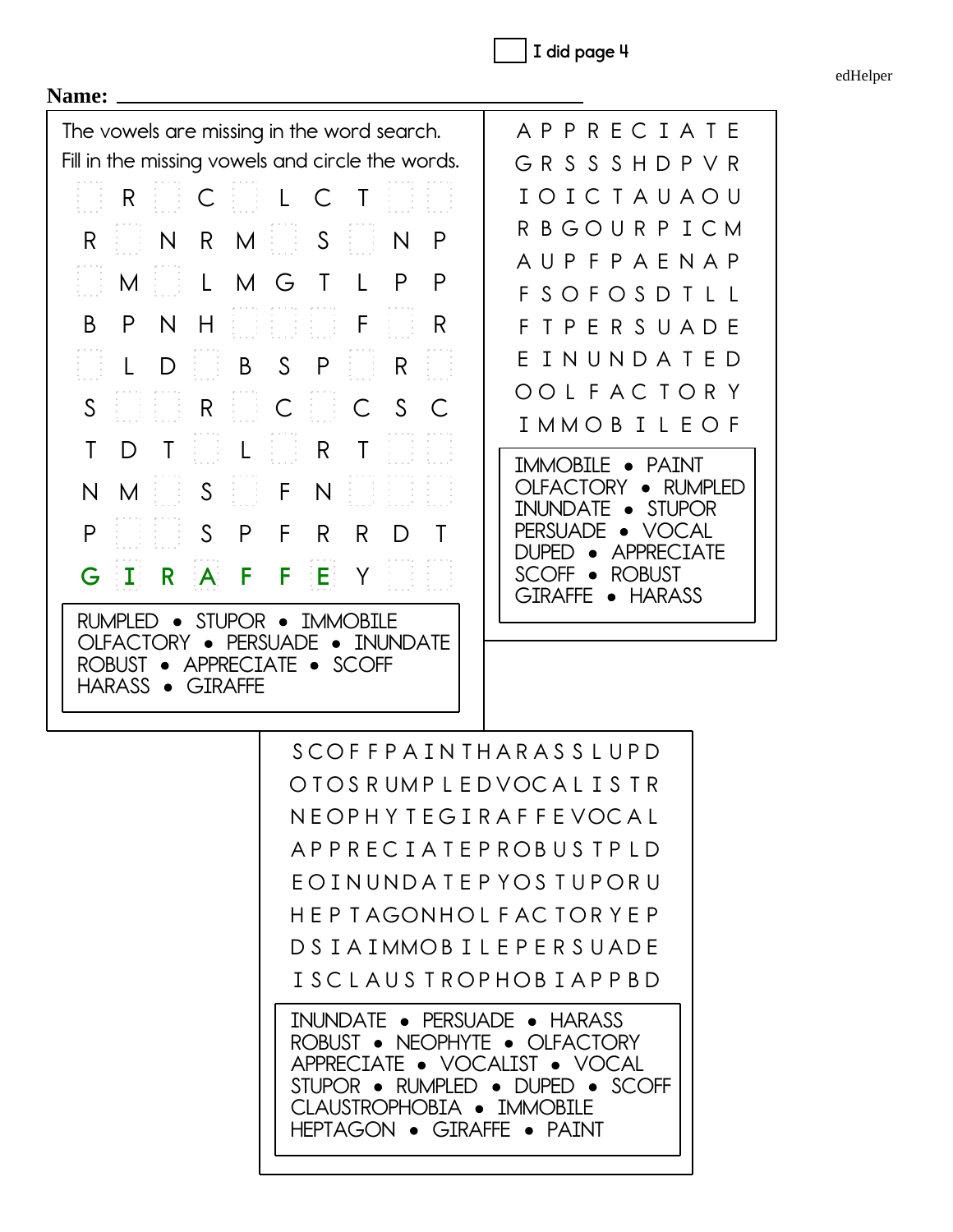| did page 5 |  |
|------------|--|
|------------|--|

edHelper

|        | ORNAMENT • PROGRESSION • HARASS • DUPED • HEPTAGON<br>RUMPLED • PAINT • ADJOURNMENT • ORGANIZATION • INUNDATE<br>PROCESSION<br>Write each word into the puzzle. |  |   |  |   |   |  |
|--------|-----------------------------------------------------------------------------------------------------------------------------------------------------------------|--|---|--|---|---|--|
| H      |                                                                                                                                                                 |  |   |  |   |   |  |
|        |                                                                                                                                                                 |  |   |  |   |   |  |
|        | $\mathbf J$                                                                                                                                                     |  |   |  |   |   |  |
|        |                                                                                                                                                                 |  |   |  |   |   |  |
|        |                                                                                                                                                                 |  |   |  |   | P |  |
|        |                                                                                                                                                                 |  |   |  |   | E |  |
|        |                                                                                                                                                                 |  |   |  | P |   |  |
| N<br>Т |                                                                                                                                                                 |  | E |  |   |   |  |
|        |                                                                                                                                                                 |  |   |  |   |   |  |
|        |                                                                                                                                                                 |  |   |  |   |   |  |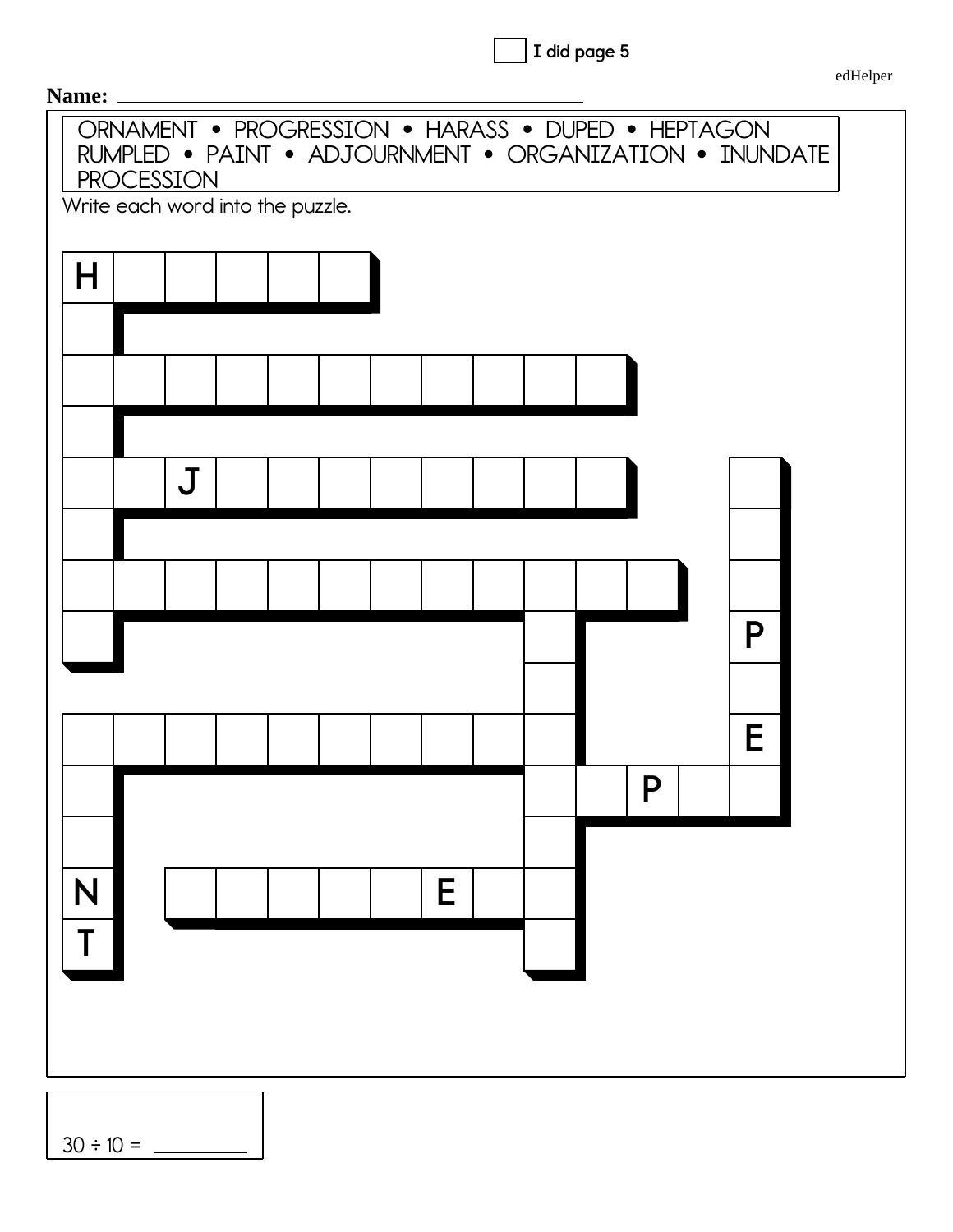**I did page 6**

## **Name:**

| farewell                                    | paint                                                      |              |          | procession                                                                 | robust   |
|---------------------------------------------|------------------------------------------------------------|--------------|----------|----------------------------------------------------------------------------|----------|
|                                             |                                                            |              |          | paint                                                                      |          |
|                                             | procession                                                 |              | discreet |                                                                            |          |
| robust                                      |                                                            |              |          |                                                                            | farewell |
|                                             |                                                            |              |          |                                                                            | immobile |
|                                             | robust                                                     |              |          |                                                                            |          |
|                                             |                                                            |              |          | Rewrite these in increasing order of length:<br>697 m, 35 mm, 997 cm, 5 km |          |
| The product of two<br>156. What are the two | consecutive whole numbers is<br>consecutive whole numbers? | 42<br>$1\,7$ | 714.4496 | Circle the digit in the hundredths place.                                  |          |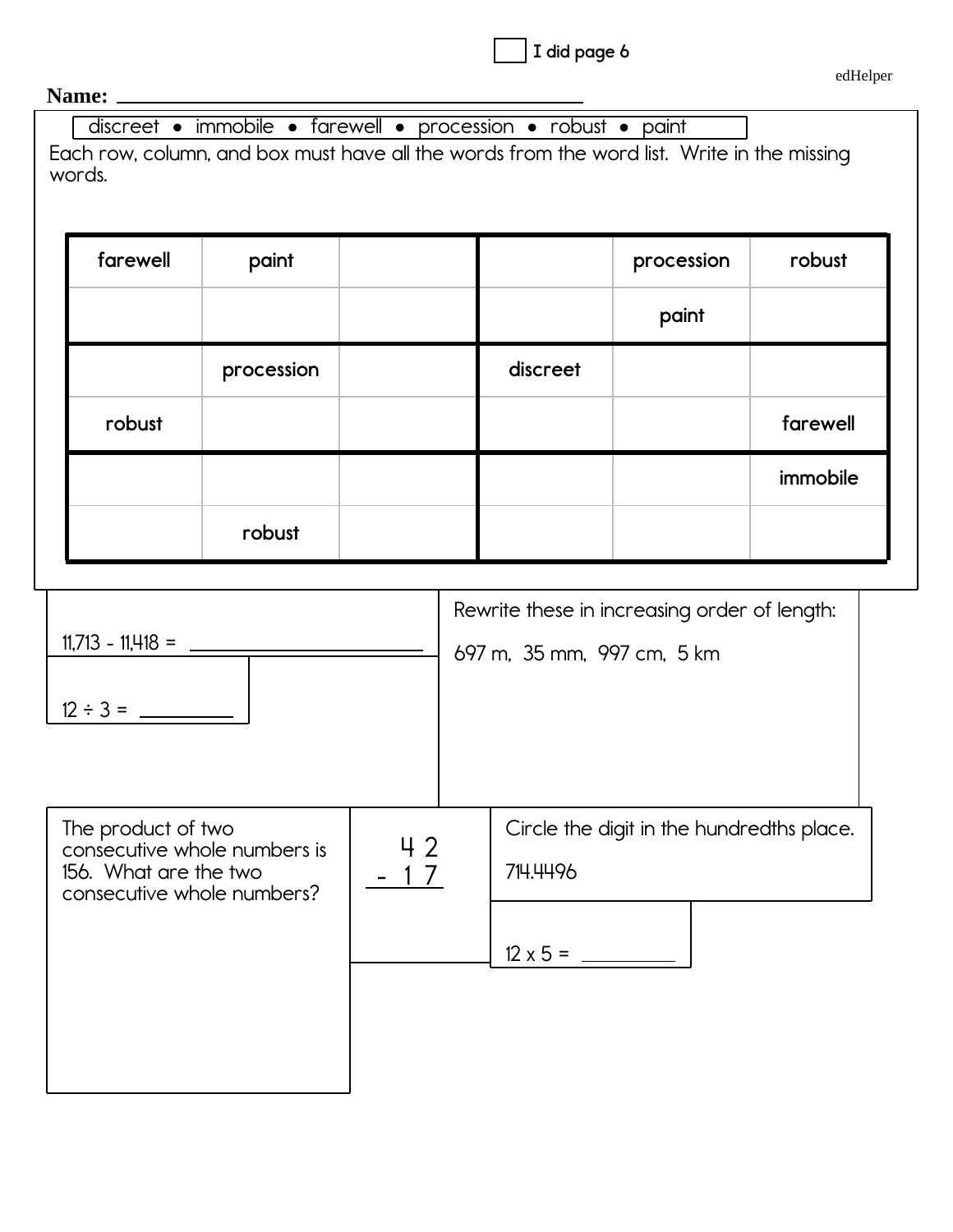

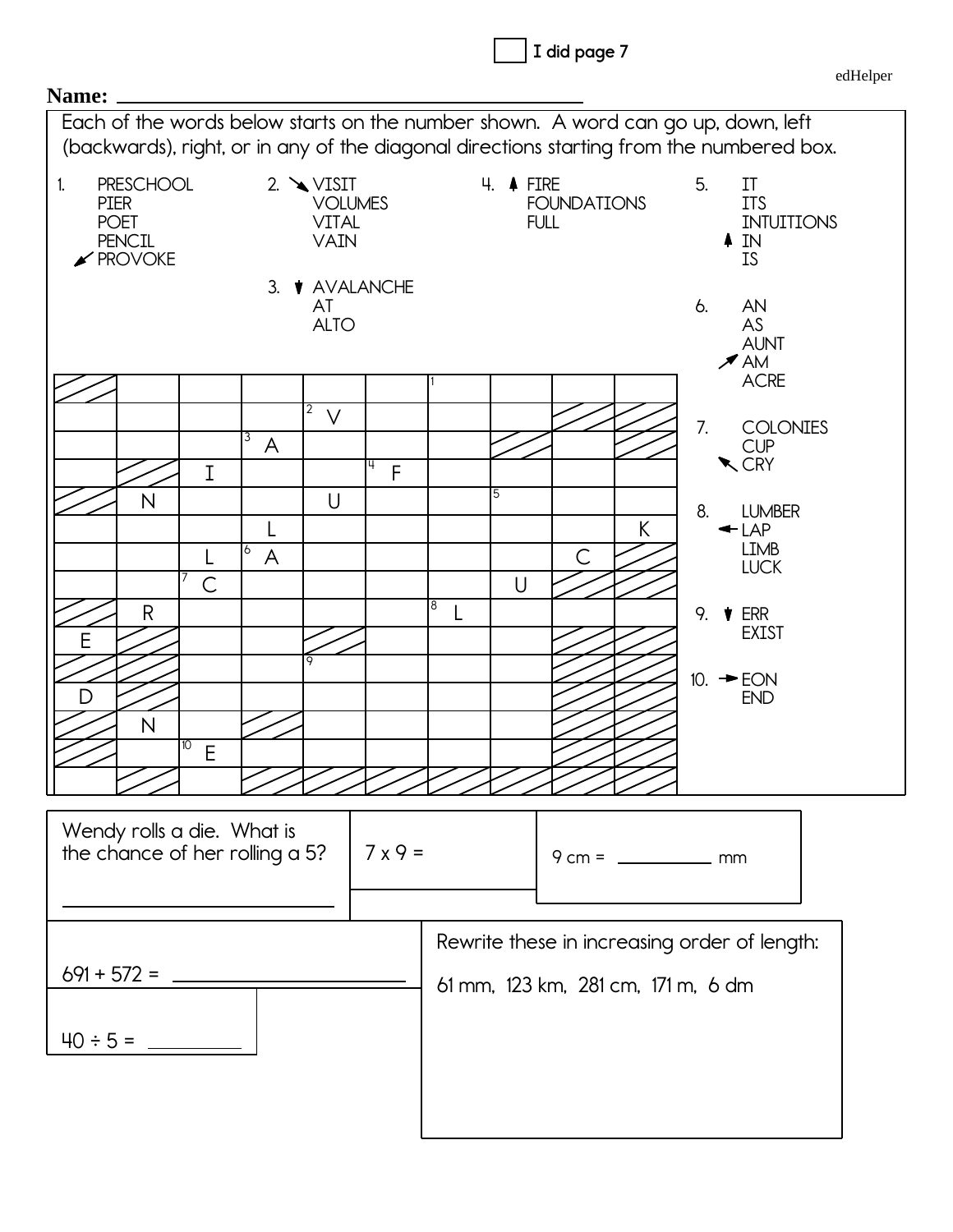|  |  |  | I did page 8 |  |
|--|--|--|--------------|--|
|--|--|--|--------------|--|

|                                            | $\mathbf{I}$<br>V<br>N.<br>C<br>U<br>AN.<br>D.<br>A | Words can be to the RIGHT, DOWN, LEFT, or UP. Every letter is used ONCE.<br>D<br>$\overline{1}$<br>D<br>E<br>$\top$<br>F<br>S.<br>S.<br>E<br>C<br>R U<br>C P M B L M A N D E P U D U F A<br>R<br>S.<br>E<br>U<br>$\top$<br>$\left($<br>$\left($<br>R R D F A R<br>I.<br>R | I I M M O B<br>T N W H O T N I A P<br>PUADOHARASS<br>E<br>T A N O<br>EWE | ILE<br>$\mathsf{P}$<br>P <sub>1</sub><br>-F<br>AN<br>S V N O G A T P E H R W E<br>-S<br>- FM<br>ENAON<br>$\perp$<br>D.<br>C R |  |
|--------------------------------------------|-----------------------------------------------------|---------------------------------------------------------------------------------------------------------------------------------------------------------------------------------------------------------------------------------------------------------------------------|--------------------------------------------------------------------------|-------------------------------------------------------------------------------------------------------------------------------|--|
| Write the words found.                     | T                                                   | EEDORGANIZATIONESO                                                                                                                                                                                                                                                        |                                                                          |                                                                                                                               |  |
| <b>ORNAMENT</b>                            |                                                     | SCOFF                                                                                                                                                                                                                                                                     |                                                                          |                                                                                                                               |  |
|                                            |                                                     |                                                                                                                                                                                                                                                                           |                                                                          |                                                                                                                               |  |
|                                            |                                                     |                                                                                                                                                                                                                                                                           |                                                                          |                                                                                                                               |  |
|                                            |                                                     |                                                                                                                                                                                                                                                                           |                                                                          |                                                                                                                               |  |
|                                            |                                                     |                                                                                                                                                                                                                                                                           |                                                                          |                                                                                                                               |  |
|                                            |                                                     |                                                                                                                                                                                                                                                                           |                                                                          |                                                                                                                               |  |
|                                            |                                                     |                                                                                                                                                                                                                                                                           |                                                                          |                                                                                                                               |  |
| $4 \times 11 =$                            |                                                     | What number is halfway<br>between 5 and 15?                                                                                                                                                                                                                               |                                                                          | Amy rolls a die. What is the<br>chance of her rolling a 5?                                                                    |  |
|                                            |                                                     |                                                                                                                                                                                                                                                                           |                                                                          |                                                                                                                               |  |
| 93<br>O                                    | 2,684.41                                            | Circle the digit in the hundredths place.                                                                                                                                                                                                                                 |                                                                          | Which is the better buy? Five<br>bags of candy for \$20 <sup>'</sup> or nine<br>bags of candy for \$81?                       |  |
|                                            |                                                     |                                                                                                                                                                                                                                                                           |                                                                          |                                                                                                                               |  |
| How many millimeters are in 9 centimeters? |                                                     |                                                                                                                                                                                                                                                                           | Circle the addition property<br>for $55 + 20 = 20 + 55$ .                |                                                                                                                               |  |
| <u>__________</u> millimeters              |                                                     |                                                                                                                                                                                                                                                                           | associative property<br>commutative property                             |                                                                                                                               |  |

memorize, recognize, vocalize word root ize can mean to make or to act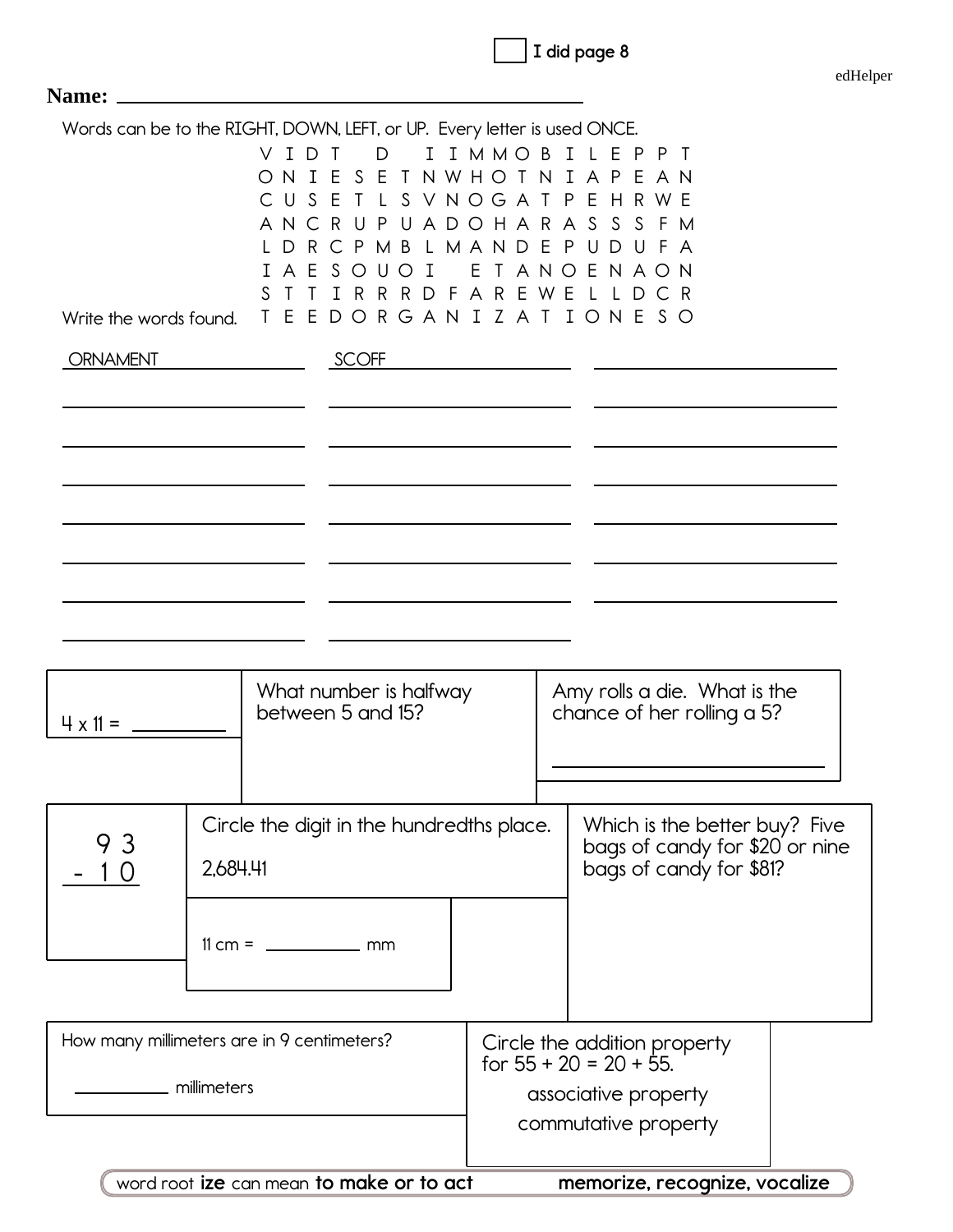|                                                                                                                                                                                                                          | I did page 9                                                                                                                                                                              | <b>Challenge Words</b><br>edHelper |
|--------------------------------------------------------------------------------------------------------------------------------------------------------------------------------------------------------------------------|-------------------------------------------------------------------------------------------------------------------------------------------------------------------------------------------|------------------------------------|
| Name:                                                                                                                                                                                                                    |                                                                                                                                                                                           |                                    |
| Circle words to the RIGHT or DOWN. When you are done, use the letters that are left to find<br>a mystery word. Put a square around each letter left over. The first 2<br>letters that do not form a word are rectangled. |                                                                                                                                                                                           |                                    |
| V<br>S W I<br>$\mathsf{L}$<br>T<br>S.<br>$\left( \right)$<br>W<br>OER<br>F<br>$\mathsf{N}$<br>$\perp$<br>I R<br>EN TR                                                                                                    | NLIBRARYICP<br>OCONTRARYNOLK<br>BAVAILABLEFNAI<br>T H E R O O D I N<br>-F<br>CIOUSRONB<br>CONS<br>E<br>R E P A Y M N<br>P.<br>R<br>QUART<br>E<br>CONV<br>ICT<br>CE SOSOUVENIRF<br>VISIBLE |                                    |
| Write the words found.                                                                                                                                                                                                   |                                                                                                                                                                                           |                                    |
|                                                                                                                                                                                                                          |                                                                                                                                                                                           |                                    |
|                                                                                                                                                                                                                          |                                                                                                                                                                                           |                                    |
| The secret word is all that is left. It consists of all the letters that did not form a word. What is it?                                                                                                                |                                                                                                                                                                                           |                                    |
| N                                                                                                                                                                                                                        | O                                                                                                                                                                                         |                                    |
| Using the words from the puzzle, write a different word on each line. Explain what it means.                                                                                                                             |                                                                                                                                                                                           |                                    |
|                                                                                                                                                                                                                          |                                                                                                                                                                                           |                                    |

| 3. |  |  |
|----|--|--|
|    |  |  |
|    |  |  |
|    |  |  |
|    |  |  |
|    |  |  |